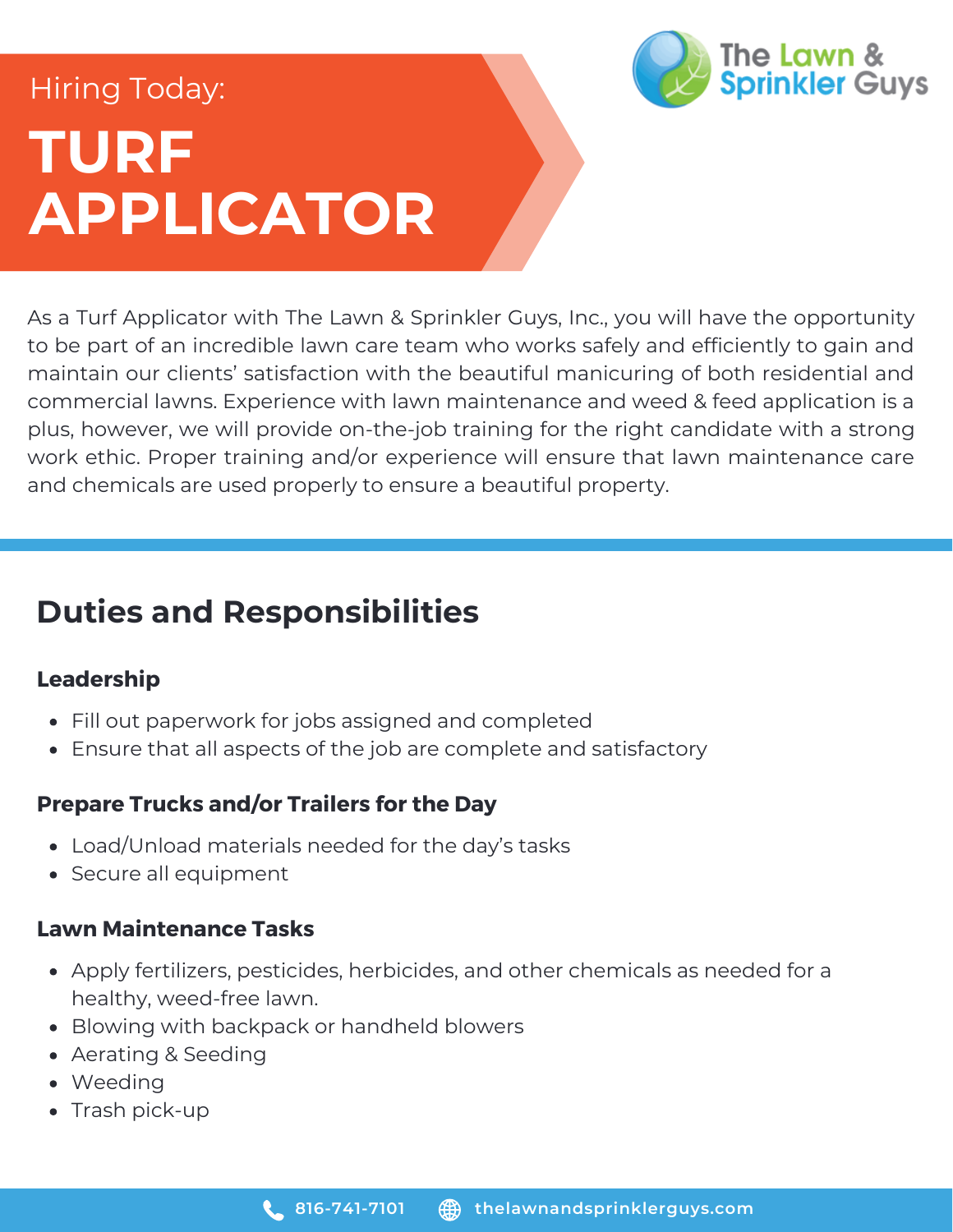# **TURF APPLICATOR** Hiring Today:

#### **Physical Demands**

- Applicants must safely and efficiently perform all duties while wearing personal protective equipment.
- Applicants must operate equipment in a safe manner for the safety of themselves and others around them.

The Lawn &

**Sprinkler Guys** 

- Applicants must be able to safely lift and carry 75 pounds.
- Applicants must be able to walk up to 10 miles per day, sometimes uphill and on uneven terrain, often while carrying, pushing, pulling equipment, materials, or debris.
- Applicants must be able to work in extreme weather conditions, including but not limited to excessive heat, extreme cold, rain, snow, and wind.

#### **Education and Qualifications**

- Experience a plus but will train
- Must be able to operate various vehicles, with or without trailers.
- Must be able to work independently with minimal supervision at times.
- Must be patient and have a pleasing personality at all times with clients.
- Must look and act professionally at all times.
- Must be willing to help others on your team/crew.

#### **Company Benefits and Compensation**

- Paid vacation
- 7 Paid Holidays
- Health Insurance
- Matched Retirement Plan